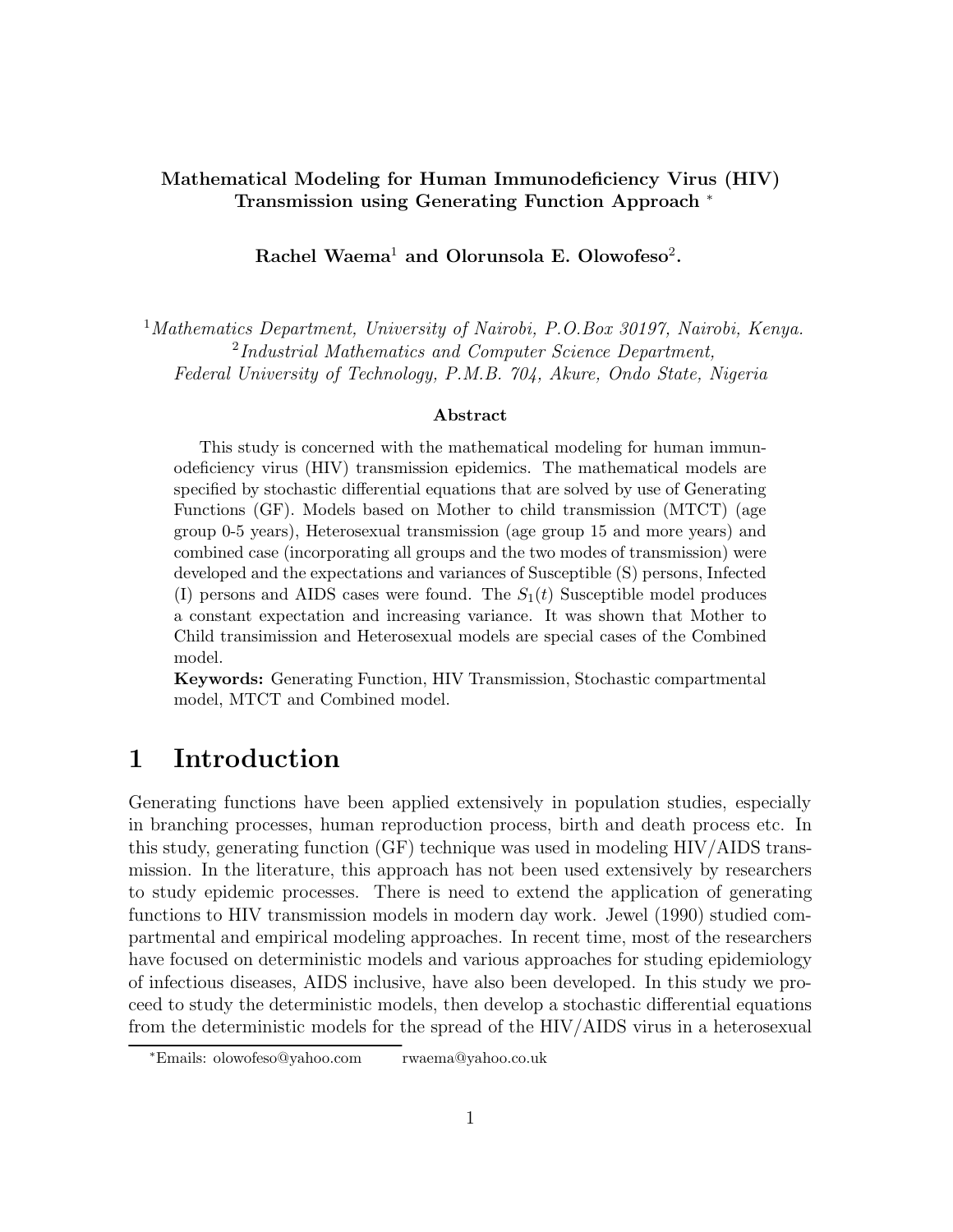population and then solve the equations by using the approach of probability generating functions. We are motivated by the following considerations.

(i) Many biological factors such as incubation periods and social factors affecting HIV/AIDS spread are subjected to considerable random variation so that the spread of the AIDS virus is in essence a stochastic process.

(ii) Stochastic models provide more information than deterministic models; for example, besides the expected values, one may also compute the variances and covariances and assess effects of various factors on these variances and covariances.

(iii) Under certain special conditions, the deterministic approach is equivalent to working with the expected values of the stochastic models. In this sense, the deterministic approach is a special case of the stochastic models if one is only interested in the expected values.

The section two of the work focuses on Mother-to-Child Transmission Models while section three examined the Heterosexual Model. In section four the combined model was discussed and section five gave the concluding remarks.

#### **1.1 Assumptions and notations for the models**

Let

 $m_1$ —Survival rate of children between ages  $0-5$  years

 $m_2$ —Survival rate of children in ages  $5 - 15$  years

 $m_3$ —Survival rate of young adults and obove

 $\mu$ — the death(death unrelated to HIV/AIDS) or emigration rate (migrate out of the population because of fear of HIV/AIDS), where  $k = 1, 2, 3$  (the different age groups have different per capita mortality rates).

 $\vartheta_i^{-1}$ —Average Incubation period in stage i

 $\lambda$ —birth rate for sexually mature persons per person per time.

 $\alpha$  — the immigration rate for the sexually mature persons be  $\alpha$  per time, this is independent of the population

t—Present time

 $x_1$ —starting time

 $x_2$ —future time (in years)

 $a(t)$ – The expected rate of new AIDS incidences at time t.

 $h(t)$ –The expected number of new incidences of HIV infection at time t.

 $Y(t)$ –Random variable corresponding to the number of newly diagnosed

AIDS incidences at time t

Thus the probability that a birth will occur in the heterosexual population during the time interval  $(t, t + \Delta t)$  is  $\lambda \Delta t + o(\Delta t)$ 

Let the sexual contact rate between a matually sexual S person and an I person be  $\omega$ where  $\omega > 0$ .

 $S(t)$ : denote the number of persons in group S at time t

 $I(t)$ : denote the number of persons in group I at time t

 $A(t)$ : denote the number of persons in group AIDS case at time t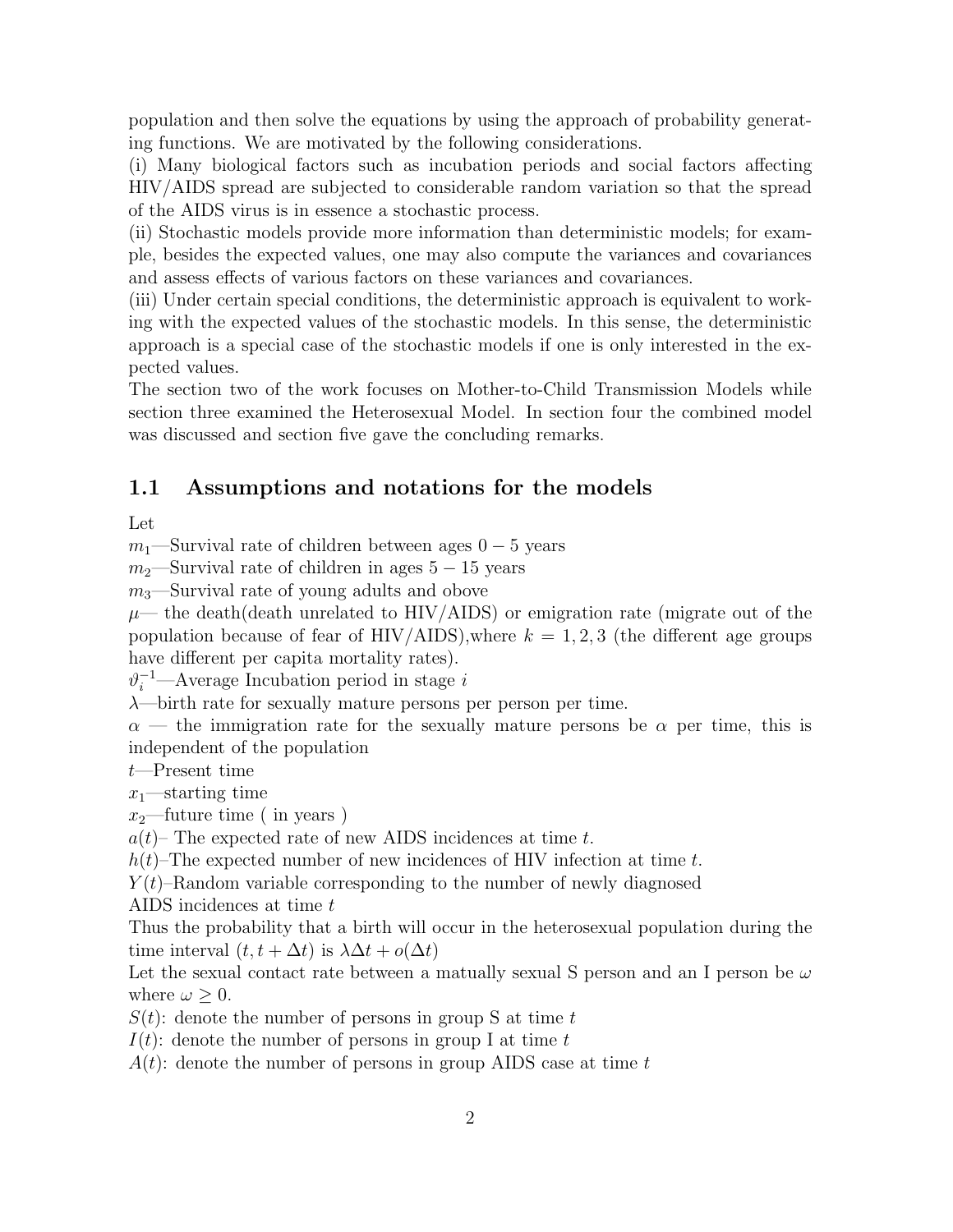It is reasonable to assume that at the beginning of the epidemic, at  $t = 0$ , that  $S(0)$ is large, that  $I(0)$  is fairly small, and that  $A(0) = 0$ . At time t, let  $N(t)$  represent the size of the population. Therefore the total population consists of

$$
N(t) = S(t) + I(t) + A(t)
$$

(a) If the population size is  $n(n > 0)$  at time t, during the small interval of time  $(t, t + \Delta t)$ , the probability that "birth" (an increase to the population) will occur is  $\lambda_n(t)\Delta t + o(\Delta t)$ . The probability of no "birth" occuring in that small interval is  $1 - \lambda_n(t)\Delta t + o(\Delta t)$  and the probability of more than one "birth" occurring is  $o(\Delta t)$ . "birth" occuring in  $(t, t + \Delta t)$  are independent of time since the last occurence.

(b)The probability that "death" will occur in a small interval of time  $(t, t + \Delta t)$  is  $\mu_n(t)\Delta t + o(\Delta t)$ , the probability of no "death" occuring is  $1 - \mu_n(t)\Delta t + o(\Delta t)$  and the probability that more that one "death" occurs is  $o(\Delta t)$ . "death" occuring in  $(t, t + \Delta t)$ are independent of time since the last occurence.

(c)  $n = 0$  is an absorbing state of the process.

(d) For the same population size, the "birth"and "death"occur independently of each other.

Given a sexual contact between an S person and an I person during  $(t, t + \Delta t)$ , we let  $\delta$  be the probability that this I person will transmit the AIDS virus to the S person. This event converts the S person to an I person.  $\omega \delta = \sqrt{\omega_m \delta_m \omega_f \delta_f}$  where  $\omega_m \delta_m$  is the probability that an I male transmit the AIDS virus to an S female and  $\omega_f \delta_f$  is the probability that an I female transmit the AIDS virus to an S male.

Let the rate at which an infected mother does not transmitting the HIV virus to the newborn be  $\beta$ 

Let the transition rate from infective to AIDS case be  $\gamma$ .

The changes of the population for Susceptible,Infected and AIDS cases assume Birth and Death process.

# **2 Mother-to-Child Transmission Models**

The purpose of this Section is to develop the Mother-to-child Transmission (MTCT) model. The study population consists of the pre-school age group (0-5 years), these are the children born of infected and susceptible mothers in group three (15 and more years). The population is divided into those children born free of HIV virus but can contract the virus from their mothers through breast milk (susceptibles), those who contact the virus from their infected mothers (infectives), and the former infectives who develop full blown symptoms (AIDS cases).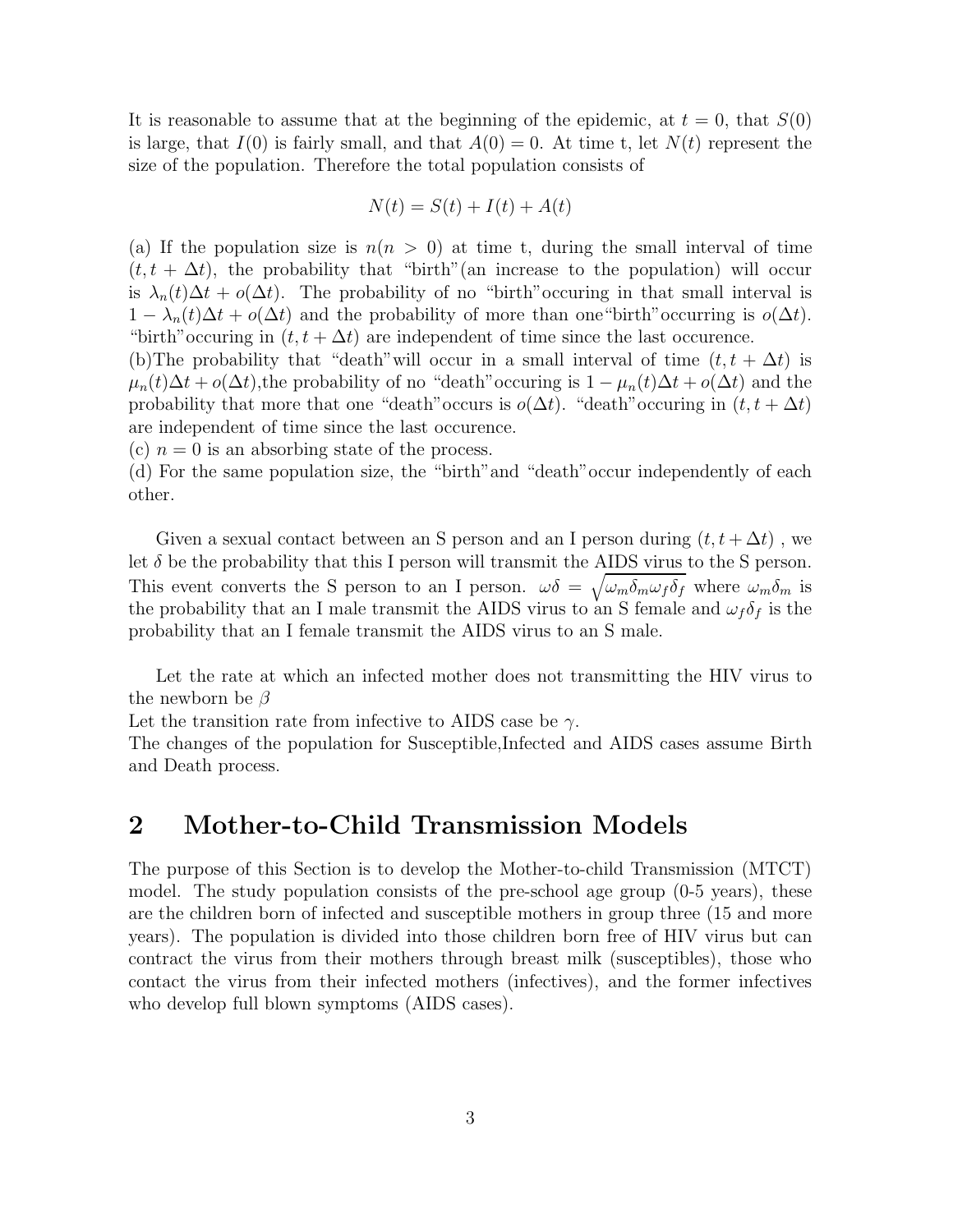#### **2.1**  $S_1(t)$  **Susceptible model**

The change in population size during the time interval  $(t, t + \Delta t)$  is governed by the following conditional probabilities;

$$
P_r\{S_1(t + \Delta t) = n + 1/S_1(t) = n\} = nS_3\lambda\Delta t + nI_3\beta\lambda\Delta t + o(\Delta t)
$$
  
\n
$$
P_r\{S_1(t + \Delta t) \ge n + 2/X(t) = n\} = o(\Delta t)
$$
  
\n
$$
P_r\{S_1(t + \Delta t) = n - 1/S_1(t) = n\} = np_1S_1 + nS_1\mu_1\Delta t + o(\Delta t)
$$
  
\n
$$
P_r\{S_1(t + \Delta t) \le n - 2/S_1(t) = n\} = o(\Delta t)
$$
  
\n
$$
P_r\{S_1(t + \Delta t) = n/S_1(t) = n\} = 1 - nS_3\lambda\Delta t - nI_3\beta\lambda\Delta t
$$
  
\n
$$
- np_1S_1 - nS_1\mu_1\Delta t - o(\Delta t)
$$

Now

$$
\lambda_n(t) = nS_3\lambda + nI_3\beta\lambda
$$
  

$$
\mu_n(t) = np_1S_1 + nS_1\mu_1
$$

then from the given rules we have the following Kolmogorov forward differential equations:

$$
S'_{1n}(t) = -[nS_3\lambda + nS_1\mu_1 + nI_3\beta\lambda + np_1S_1]S_{1n}(t)
$$
  
+ 
$$
[(n-1)S_3\lambda + (n-1)I_3\beta\lambda]S_{1n-1}(t)
$$
 for  $n \ge 1$   
+ 
$$
[(n+1)p_1S_1 + (n+1)S_1\mu_1]S_{1n+1}(t)
$$
, (2.1)

$$
S_0'(t) = [p_1 S_1 + S_1 \mu_1] S_1(t), \quad \text{for} \quad n = 0 \tag{2.2}
$$

where the primes indicate differentiation with respect to  $t$ . Using GF technique to solve the differential equation gives:

$$
G_{S_1}(Z,t) = \left(\frac{\mu_S(e^{(\eta_S - \mu_S)t} - 1) - (\mu_S e^{(\eta_S - \mu_S)t} - \eta_S)Z}{(\eta_S e^{(\eta_S - \mu_S)t} - \mu_S) - \eta_S Z(e^{(\eta_S - \mu_S)t} - 1)}\right)^i
$$
(2.3)

This is the PGF of the differential equation (2.1)

By expanding the PGF we shall obtain the probability distribution  $S_1(t)$ . Differentiating the PGF in  $(2.3)$  with respect to Z, we find the expectation and variance of  $S_1(t)$ :

$$
E[S_1(t)] = i\frac{1 - A(t)}{1 - B(t)} = ie^{(\eta_S - \mu_S)t}
$$
\n(2.4a)

and

$$
\delta_{S_1}^2 = i \frac{(1 - A(t))(A(t) + B(t))}{(1 - B(t))^2} \n= i \left( \frac{\eta_S + \mu_S}{\eta_S - \mu_S} \right) e^{(\eta_S - \mu_S)t} [e^{(\eta_S - \mu_S)t} - 1].
$$
\n(2.4b)

by taking the limits as  $\mu_S \to \eta_S$  (where  $\eta_S$  is birth rate for both infected and Susceptible mothers) we find that

$$
E[S_1(t)] = i \tag{2.5a}
$$

and

$$
\delta_{S_1}^2 = 2\eta_S t \tag{2.5b}
$$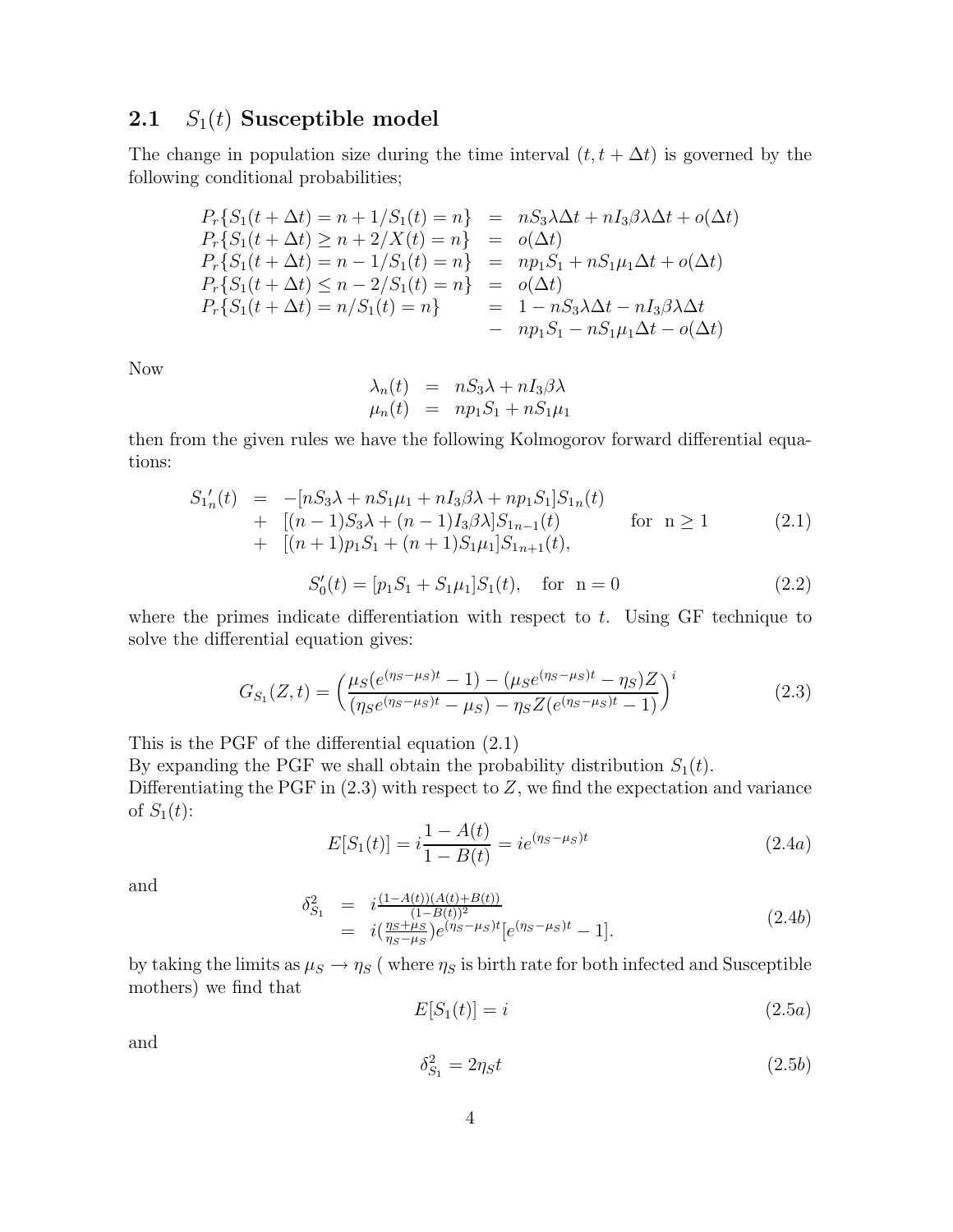Thus when  $\eta_s = \mu_s$  the population size has a constant expectation but an increasing variance. Where

 $\eta_S = (S_3 \lambda + I_3 \beta \lambda)$ 

and

$$
\mu_S = (p_1 + \mu_1)S_1
$$

#### **2.2**  $I_1(t)$  (Infection) Model

The change in population size during the time interval  $(t, t + \Delta t)$  is governed by the following conditional probabilities;

$$
P_r\{X(t + \Delta t) = n + 1/X(t) = n\} = nI_3(1 - \beta)_a \lambda \Delta t + o(\Delta t)
$$
  
\n
$$
P_r\{X(t + \Delta t) \ge n + 2/X(t) = n\} = o(\Delta t)
$$
  
\n
$$
P_r\{X(t + \Delta t) = n - 1/X(t) = n\} = nI_1\mu_1 \Delta t + nI_1\gamma \Delta t + o(\Delta t)
$$
  
\n
$$
P_r\{X(t + \Delta t) \le n - 2/X(t) = n\} = o(\Delta t)
$$
  
\n
$$
P_r\{X(t + \Delta t) = n/X(t) = n\} = 1 - nI_3(1 - \beta)_a \lambda \Delta t - nI_1\gamma \Delta t
$$
  
\n
$$
= nI_1\mu_1 \Delta t - o(\Delta t)
$$

Now

$$
\begin{array}{rcl}\n\lambda_n(t) & = & nI_3(1-\beta)_a \lambda \\
\mu_n(t) & = & nI_1 \gamma + nI_1 \mu_1\n\end{array}
$$

Then from the given rules we have the following Kolmogorov forward differential equations:  $\mathbf{r}$ l  $\alpha$ 

$$
I'_{n}(t) = -[nI_{1}\mu_{1} + nI_{3}(1-\beta)_{a}\lambda + nI_{1}\gamma]I_{n}(t)
$$
  
+ 
$$
[(n-1)I_{3}(1-\beta)_{a}\lambda +]I_{1n-1}(t)
$$
 for  $n \ge 1$  (2.6)  
+ 
$$
[(n+1)I_{1}\gamma + (n+1)I_{1}\mu_{1}]I_{1n+1}(t),
$$
  

$$
I'_{0}(t) = [I_{1}\mu_{1} + I_{1}\gamma]I_{1}(t),
$$
 for  $n = 0$  (2.7)

Where the primes indicate differentiation with respect to t. GF was used to solve the differential equations and the results are shown below:

$$
G_{I_1}(Z,t) = \left(\frac{\mu_I (1 - e^{(\eta_I - \mu_I)t}) - (\eta_I - \mu_I e^{(\eta_I - \mu_I)t})}{\mu_I - \eta_I e^{(\eta_I - \mu_I)t} - \eta_I Z (1 - e^{(\eta_I - \mu_I)t})}\right)
$$
(2.8)

This is the PGF of the differential equation (2.6)

. Now by simply expanding the PGF we obtain the probability distribution  $I_1(t)$ . Differentiating the PGF in  $(2.8)$  with respect to Z, we find the expectation and variance of  $I_1(t)$ :

$$
E[I_1(t)] = \frac{1 - B(t)}{1 - C(t)} = e^{(\eta_I - \mu_I)t}
$$
\n(2.9)

and

$$
\delta_{I_1}^2 = \frac{(1 - B(t))(B(t) + C(t))}{(1 - C(t))^2} \n= \left(\frac{\eta_I + \mu_I}{\eta_I - \mu_I}\right) e^{(\eta_I - \mu_I)t} [e^{(\eta_I - \mu_I)t} - 1].
$$
\n(2.10)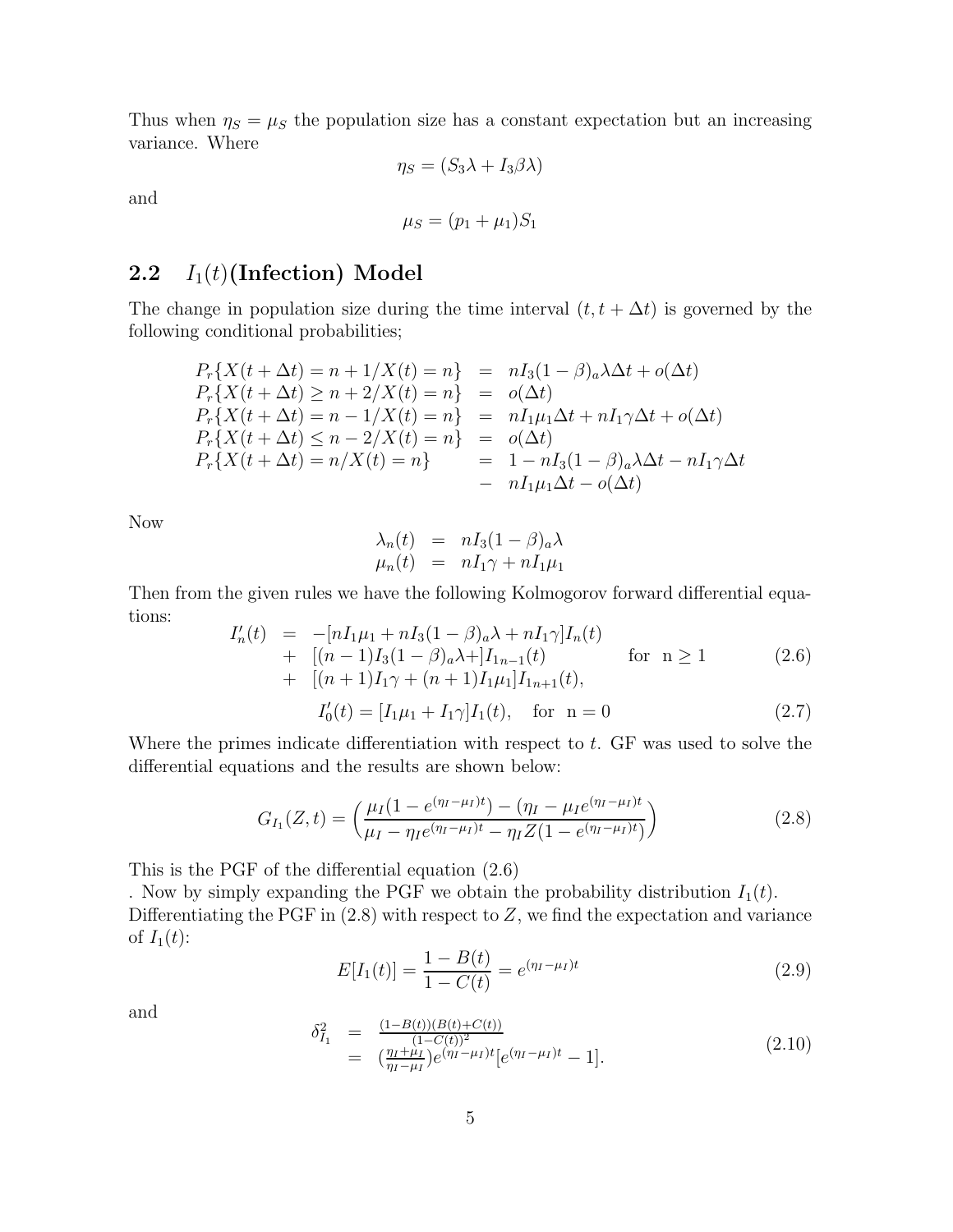by taking the limits as  $\mu_I \to \eta_I$  (where  $\eta_I$  is birth rate for both infected and Susceptible mothers) we find that

 $E[I_1(t)] = 1$ 

and

$$
\delta_{I_1}^2 = 2\eta_I t
$$

Thus when the  $\eta_I = \mu_I$ , the population size has a constant expectation but an increasing variance. Where  $\eta_I = I_3(1-\beta)_a \lambda$  and  $\mu_I = I_1(\mu_I + \gamma)$ 

#### **2.3**  $A_1(t)$  **(AIDS** case) model

The change in population size during the time interval  $(t, t + \Delta t)$  is governed by the following conditional probabilities;

$$
P_r\{X(t + \Delta t) = n + 1/X(t) = n\} = nI_1\gamma\Delta t + o(\Delta t)
$$
  
\n
$$
P_r\{X(t + \Delta t) \ge n + 2/X(t) = n\} = o(\Delta t)
$$
  
\n
$$
P_r\{X(t + \Delta t) = n - 1/X(t) = n\} = nA_1\mu_1\Delta t + o(\Delta t)
$$
  
\n
$$
P_r\{X(t + \Delta t) \le n - 2/X(t) = n\} = o(\Delta t)
$$
  
\n
$$
P_r\{X(t + \Delta t) = n/X(t) = n\} = 1 - nI_1\gamma\Delta t - nA_1\mu_1\Delta t - o(\Delta t)
$$

Now

$$
\lambda_n(t) = nI_1\gamma
$$
  

$$
\mu_n(t) = nA_1\mu_1
$$

Then from the given rules we have the following Kolmogorov forward differential equations:

$$
A'_{1n}(t) = -[nI_1\gamma + nA_1\mu_1]A_{1n}(t)
$$
  
+ 
$$
[(nI_1\gamma)A_{1n-1}(t) \qquad \text{for } n \ge 1
$$
  
+ 
$$
(n+1)A_1\mu_1A_{1n+1}(t),
$$
 (2.11)

$$
A'_0(t) = [A_1 \mu_1] A_1(t), \quad \text{for} \quad n = 0 \tag{2.12}
$$

Where the primes indicate differentiation with respect to  $t$ . By using the GF technique to solve the differential equation gives:

$$
G_{A_1}(Z,t) = 1
$$

# **3 Heterosexual Models**

In this section,we consider a population consisting of the adults(15 and more years). Since the age group 2 consists of HIV free population and it is the survivors of this subgroup over the developmental period (5,15) that generate age group 3, hence we include the survivors in the Susceptible model.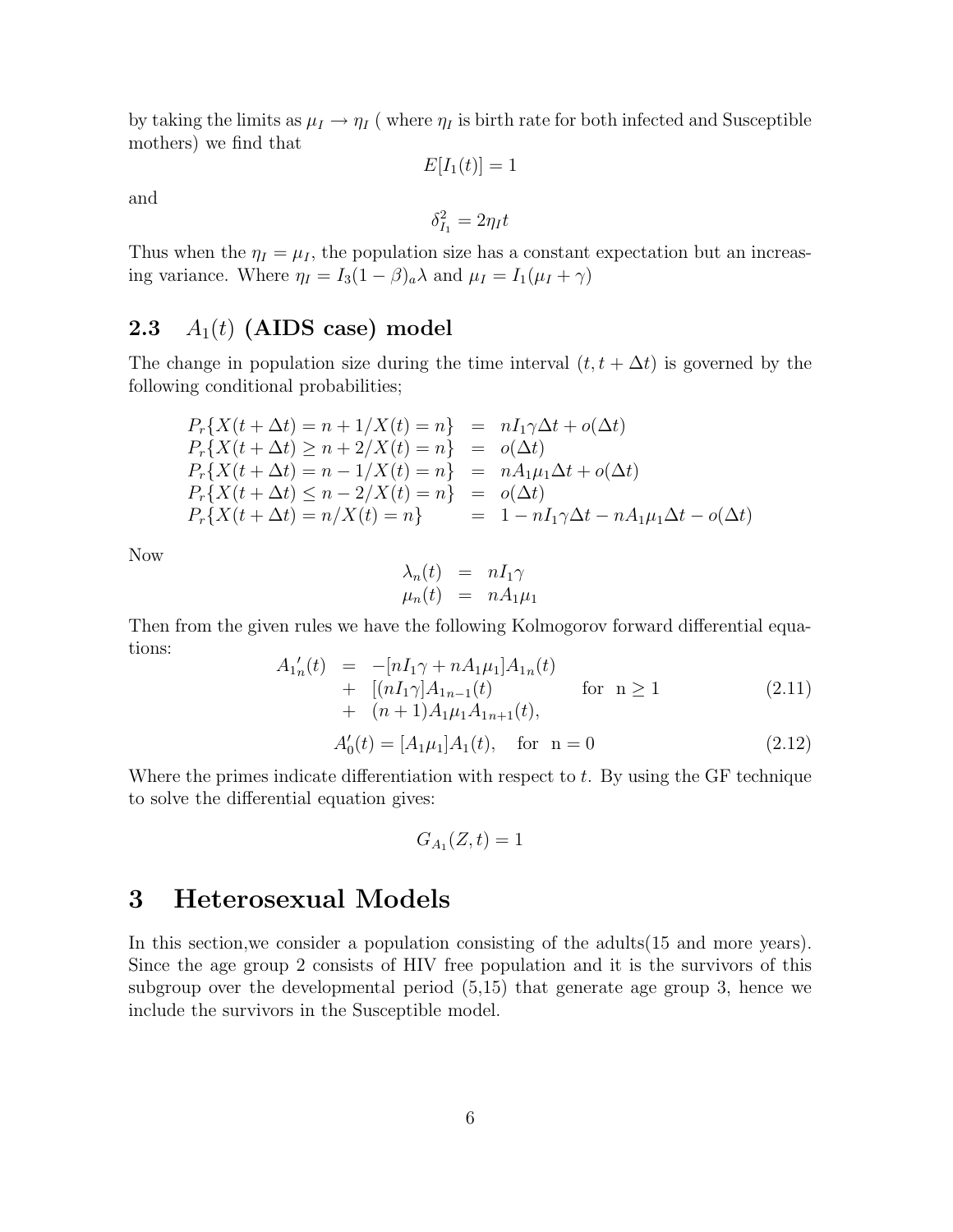#### **3.1**  $S_3(t)$  **Model**

The change in population size during the time interval  $(t, t + \Delta t)$  is governed by the following conditional probabilities;

$$
P_r\{S_3(t + \Delta t) = n + 1/S_3(t) = n\} = p_2S_2^* \Delta t + o(\Delta t) \nP_r\{S_3(t + \Delta t) \ge n + 2/S_3(t) = n\} = o(\Delta t) \nP_r\{S_3(t + \Delta t) = n - 1/S_3(t) = n\} = nS_3(\omega \delta + \mu_3)\Delta t + o(\Delta t) \nP_r\{S_3(t + \Delta t) \le n - 2/S_3(t) = n\} = o(\Delta t) \nP_r\{S_3(t + \Delta t) = n/S_3(t) = n\} = 1 - p_2S_2^* \Delta t - nS_3(\omega \delta + \mu_3)\Delta t \n- o(\Delta t)
$$

Now

$$
\lambda_n(t) = p_2 S_2^* \Delta t
$$

$$
\mu_n(t) = n S_3(\omega \delta + \mu_3) \Delta t
$$

Then from the given rules we get the following Kolmogorov forward diffeential equations:

$$
S_{3n}'(t) = -[p_2S_2^* + nS_3(\omega \delta + \mu_3)]S_{3n}(t)
$$
  
+  $p_2S_2^*S_{3n-1}(t)$  for  $n \ge 1$   
+  $(n+1)S_3(\omega \delta + \mu_3)S_{3n+1}(t)$ , (3.1)

$$
S_0'(t) = -p_2 S_2^* S_{30}(t) + S_3(\omega \delta + \mu_3) S_{31}(t), \quad \text{for} \ \mathbf{n} = 0 \tag{3.2}
$$

where the primes indicate differentiation with respect to  $t$ . Using Gf technique we get:

$$
G_{S_3}(Z,t) = \left(1 + (Z-1)e^{-S_3(\omega\delta + \mu_3)t}\right)^i
$$
  

$$
\left\{\exp\left\{-\left(\frac{p_2S_2^*}{s_3(\omega\delta + \mu_3)}\right)(Z-1)(e^{-S_3(\omega\delta + \mu_3)t} - 1)\right\}\right\}
$$
(3.3)

Now it is a simple matter of expanding the PGF to obtain the probability distribution  $S_3(t)$ .

Differentiating the PGF in equation  $(3.3)$  with respect to  $Z$ , we find the expectation and variance of  $S_3(t)$ :

$$
E[S_3(t)] = \frac{p_2 S_2^*}{s_3(\omega \delta + \mu_3)} (1 - e^{-S_3(\omega \delta + \mu_3)t}) + i e^{-S_3(\omega \delta + \mu_3)t}
$$
(3.4)

and

$$
\delta^2(S_3(t)) = ie^{-S_3(\omega\delta + \mu_3)t}[1 - e^{-S_3(\omega\delta + \mu_3)t}] + \frac{p_2 S_2^*}{s_3(\omega\delta + \mu_3)}[1 - e^{-S_3(\omega\delta + \mu_3)t}]
$$
(3.5)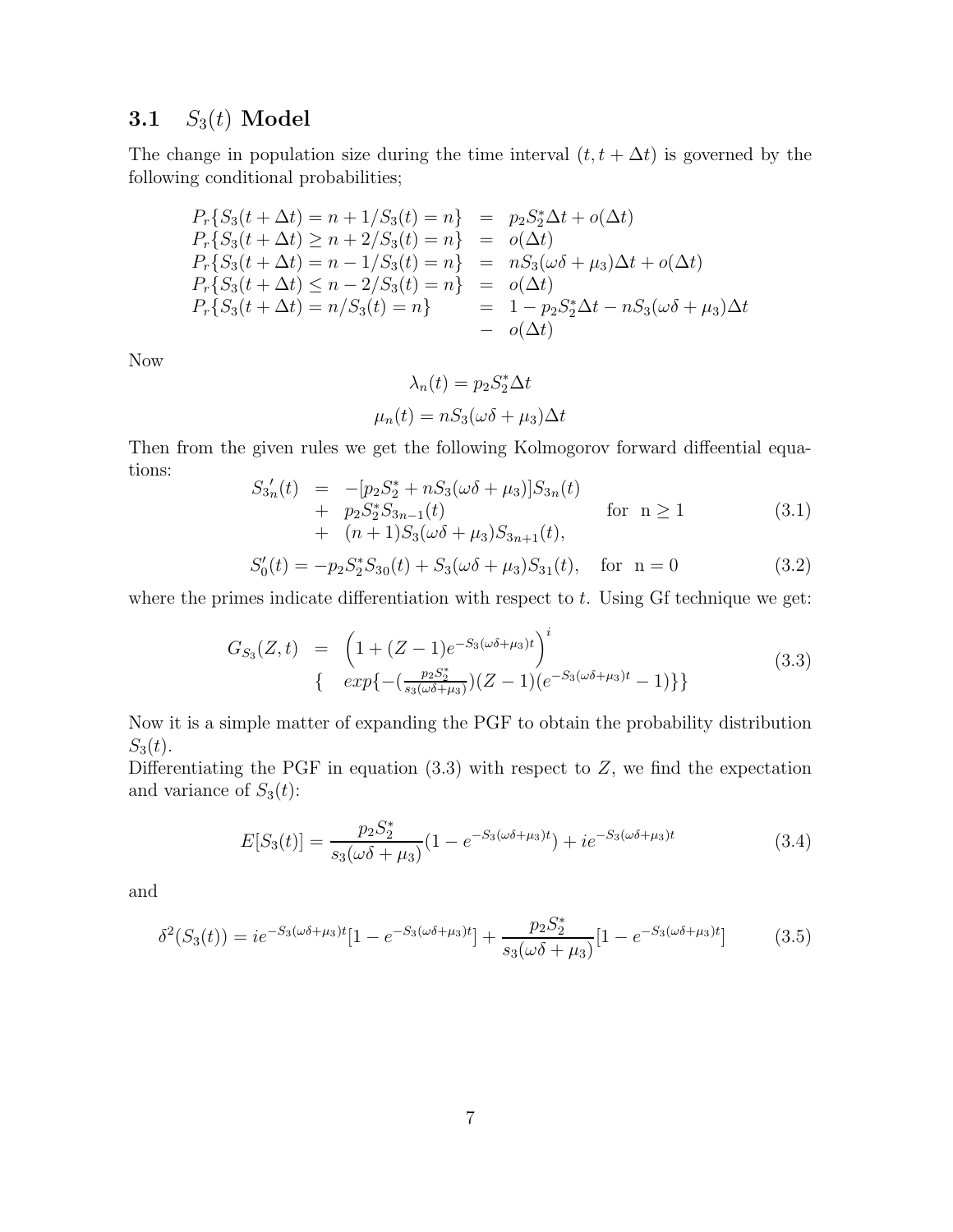#### **3.2** I3(t) **(Infected) Model**

The change in population size during the time interval  $(t, t + \Delta t)$  is governed by the following conditional probabilities;

$$
P_r\{I_3(t + \Delta t) = n + 1/I_3(t) = n\} = +nI_3\omega\delta\Delta t + o(\Delta t) \nP_r\{I_3(t + \Delta t) \ge n + 2/I_3(t) = n\} = o(\Delta t) \nP_r\{I_3(t + \Delta t) = n - 1/I_3(t) = n\} = nI_3\mu_3\Delta t + nI_3\gamma\Delta t + o(\Delta t) \nP_r\{I_3(t + \Delta t) \le n - 2/I_3(t) = n\} = o(\Delta t) \nP_r\{I_3(t + \Delta t) = n/I_3(t) = n\} = 1 - nI_3\omega\delta\Delta t - nI_3\gamma\Delta t - nI_3\mu_3\Delta t - o(\Delta t)
$$

Now

$$
\lambda_n(t) = nI_3\omega\delta
$$
  

$$
\mu_n(t) = nI_3(\gamma\delta + \mu_3)\Delta t
$$

Then from the given rules we get the difference equations:

$$
I'_{n}(t) = -[nI_{3}\mu_{3} + nI_{3}\omega\delta + nI_{3}\gamma]I_{n}(t)
$$
  
+ 
$$
[(n-1)I_{3}\omega\delta +]I_{n-1}(t)
$$
 for  $n \ge 1$   
+ 
$$
[(n+1)I_{3}(\gamma + \mu_{3})]I_{n+1}(t),
$$
 (3.6)

$$
I_0'(t) = [I_3\mu_3 + I_3\gamma]I_3(t), \quad \text{for} \quad n = 0 \tag{3.7}
$$

where the primes indicate differentiation with respect to  $t$ . With the application of  $GF$ technique we have:

$$
G_{I_3}(Z,t) = \left(\frac{(\eta Z - \nu) + \nu (1 - Z)e^{(\eta - \nu)t}}{(\eta Z - \nu) + \eta (1 - Z)e^{(\eta - \nu)t}}\right)
$$
(3.8)

We let

$$
\alpha(t) = \nu \frac{1 - e^{(\eta - \nu)t}}{\nu - \eta e^{(\eta - \nu)t}}
$$

and

$$
\omega(t) = \frac{\eta}{\nu} \alpha(t)
$$

Hence equation (4.8) becomes

$$
G_{I_3}(Z,t) = \left(\frac{\alpha(t) + [1 - \alpha(t) - \omega(t)]Z}{1 - \omega(t)Z}\right)
$$
\n(3.9)

This is the PGF of the differential equation (3.1)

Now it is a simple matter of expanding the PGF to obtain the probability distribution  $I_3(t)$ .

Differentiating the PGF in  $(3.9)$  with respect to Z, we find the expectation and variance of  $I_3(t)$ :

$$
E[I_3(t)] = \frac{1-\alpha(t)}{1-\omega(t)}
$$
  
=  $e^{(\eta-\nu)t}$  (3.10)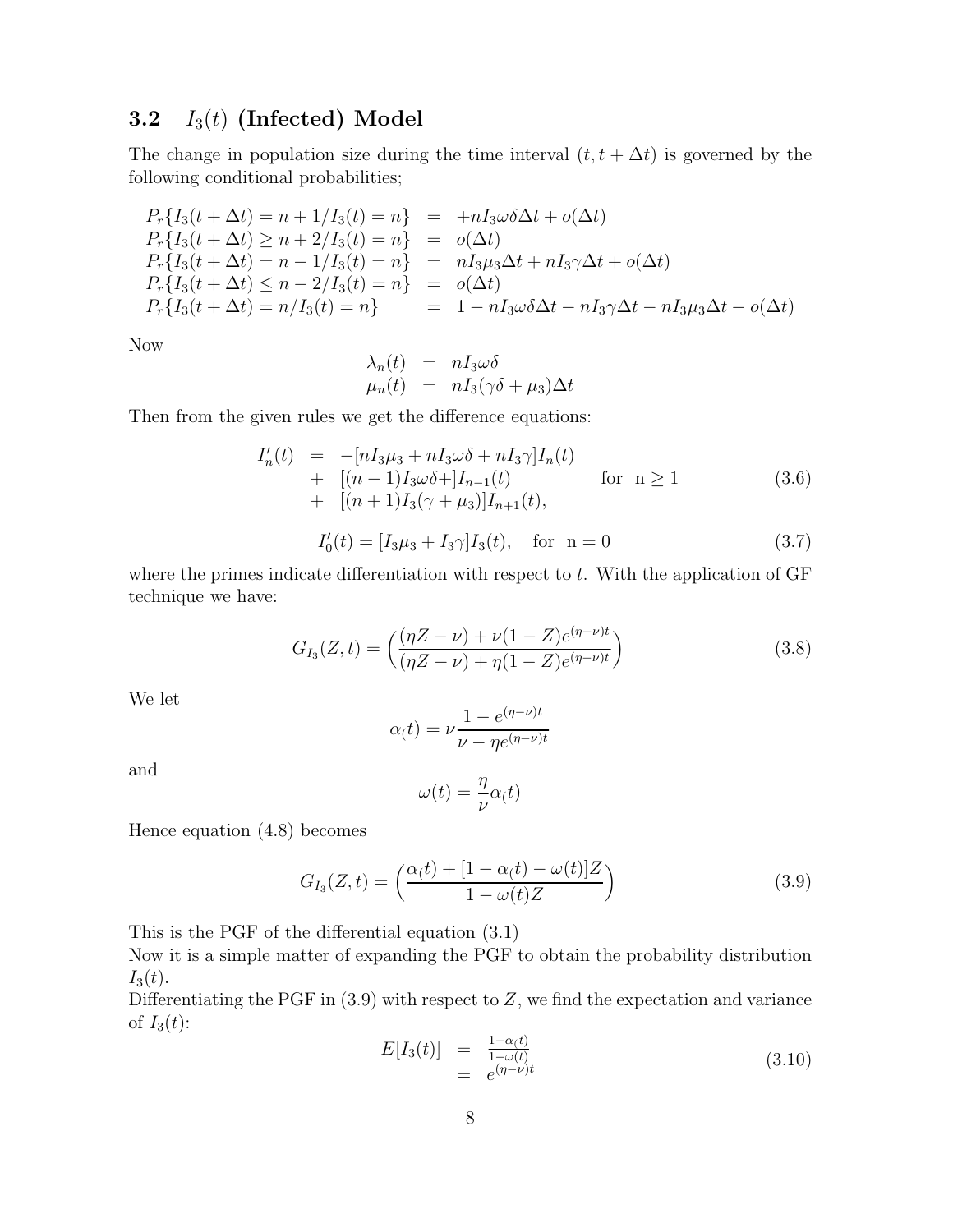and

$$
\delta_{I_3}^2 = \frac{(1-\alpha(t))(\alpha(t)+\omega(t))}{(1-\omega(t))^2} \n= \left(\frac{\eta+\nu}{\eta-\nu}\right) e^{(\eta-\nu)t} \left[e^{(\eta-\nu)t} - 1\right].
$$
\n(3.11)

by taking the limits as  $\nu \rightarrow \eta$  (where  $\eta$  is birth rate for both infected and non infected mothers) we find that

$$
E[I_3(t)] = 1
$$

and

 $\delta_{I_3}^2 = 2\eta t$ 

Thus when the birth rate is equal to the death rate, the population size has a constant expectation but an increasing variance.

#### **3.3** A3(t) **(AIDS Case) model**

The change in population size during the time interval  $(t, t + \Delta t)$  is governed by the following conditional probabilities;

$$
P_r\{A_3(t + \Delta t) = n + 1/A_3(t) = n\} = nI_3\gamma\Delta t + o(\Delta t)
$$
  
\n
$$
P_r\{A_3(t + \Delta t) \ge n + 2/A_3(t) = n\} = o(\Delta t)
$$
  
\n
$$
P_r\{A_3(t + \Delta t) = n - 1/A_3(t) = n\} = nA_3\mu_3\Delta t + o(\Delta t)
$$
  
\n
$$
P_r\{A_3(t + \Delta t) \le n - 2/A_3(t) = n\} = o(\Delta t)
$$
  
\n
$$
P_r\{A_3(t + \Delta t) = n/A_3(t) = n\} = 1 - nI_3\gamma\Delta t - nA_3\mu_3\Delta t - o(\Delta t)
$$

Now

$$
\begin{array}{rcl}\n\lambda_n(t) & = & nI_3\gamma \\
\mu_n(t) & = & nA_3\mu_3\n\end{array}
$$

Then from the given rules we get the Kolmogorov forward diffential equations:

$$
A'_{1n}(t) = -[nI_3\gamma + nA_3\mu_3]A_{1n}(t) + [(nI_3\gamma]A_{1(n-1)}(t) \quad \text{for } n \ge 1 + (n+1)A_3\mu_3A_{1(n+1)}(t),
$$
\n(3.12)

$$
A'_0(t) = [A_3\mu_3]A_3(t), \quad \text{for} \quad n = 0 \tag{3.13}
$$

Where the primes indicate differentiation with respect to  $t$ . solving these equations by GF technique we have:

$$
G_{A_3}(Z,t) = 1
$$

# **4 Combined Models**

In this section,we consider a model which combines both the two modes of transmission ( that is, Heterosexual transmission and the Mother-to-child transmission (MTCT) and the age groups. The population is subdivided into Susceptibles, Infectives and AIDS cases. We assume that there is homogeneous mixing among S persons and I persons.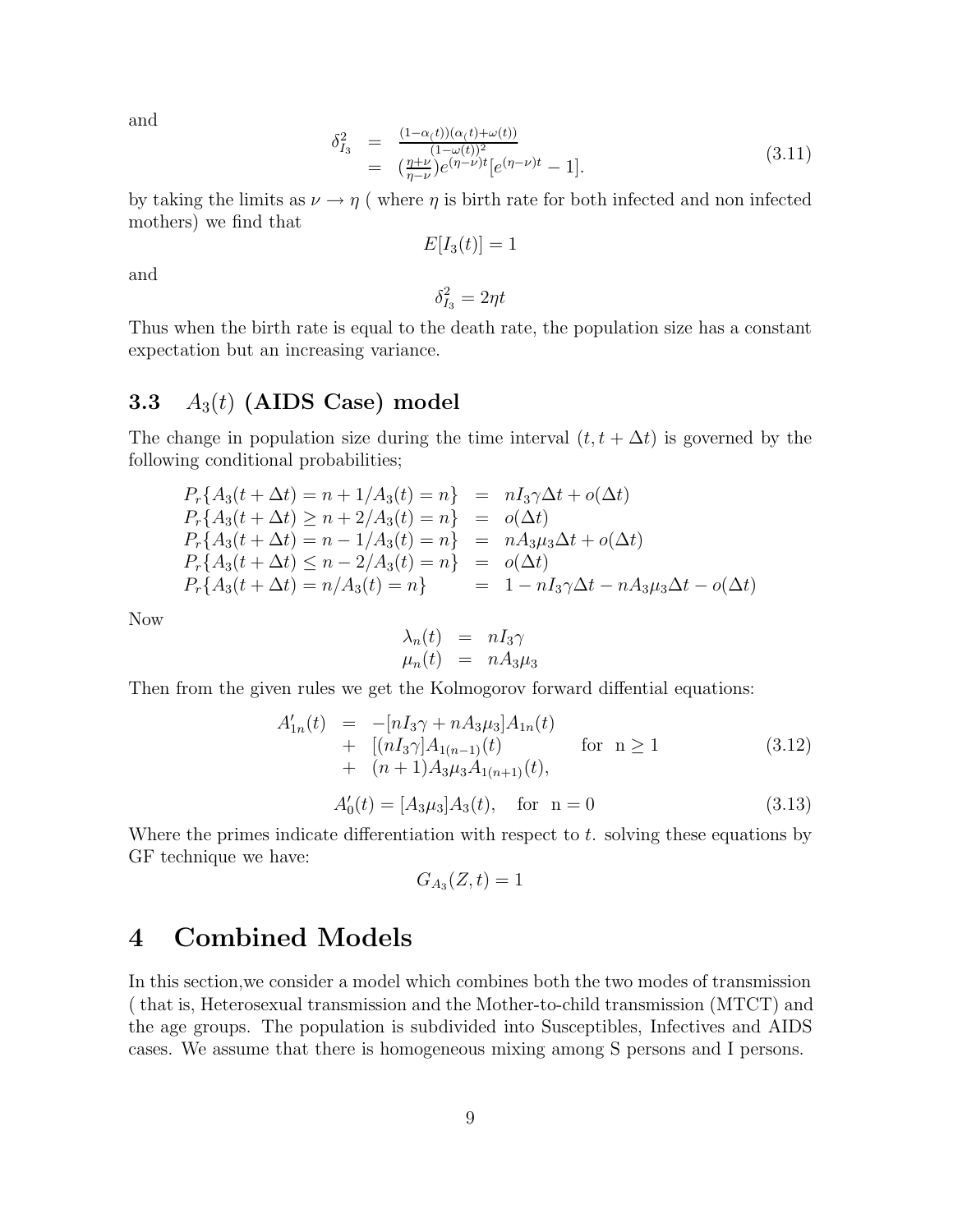#### **4.1** S(t) **MODEL**

The probability that there are  $n$  individuals in the Susceptible population during the time interval  $(t, t + \Delta t)$  is equal to the probability;

 $(i)$ That there are *n* individuals by time t and nothing happens during the time interval  $(t, t + \Delta t)$ 

(ii)That there are  $n-1$  individuals by time t and 1 is added by immigration or birth during the time interval  $(t, t + \Delta t)$ 

(iii) That there are  $n + 1$  individuals by time t and 1 dies, contracts the HIV virus or migrates from the population during the time interval  $(t, t + \Delta t)$ 

The change in population size during the time interval  $(t, t + \Delta t)$  is governed by the following conditional probabilities;

$$
P_r\{X(t + \Delta t) = n + 1/X(t) = n\} = \alpha \Delta t + nS_3 \lambda \Delta t + nI_3 \beta \lambda \Delta t + o(\Delta t)
$$
  
\n
$$
P_r\{X(t + \Delta t) \ge n + 2/X(t) = n\} = o(\Delta t)
$$
  
\n
$$
P_r\{X(t + \Delta t) = n - 1/X(t) = n\} = nS_k \mu_k \Delta t + nI_3 \omega \delta \Delta t + o(\Delta t)
$$
  
\n
$$
P_r\{X(t + \Delta t) \le n - 2/X(t) = n\} = o(\Delta t)
$$
  
\n
$$
P_r\{X(t + \Delta t) = n/X(t) = n\} = 1 - nS_3 \lambda \Delta t - \alpha \Delta t - nI_3 \beta \lambda \Delta t
$$
  
\n
$$
- nS_k \mu_k \Delta t - nI_3 \omega \delta \Delta t - o(\Delta t)
$$

Let the probability distribution of the population size at time  $t$  be denoted by  $S_n(t) = P_r\{S(t) = n/S(0) = m\}, m < n$  and  $m = 0, 1, \dots$ 

We seek to find this distribution by deriving a system of differential equations from the assumptions above. Now

$$
\lambda_n(t) = nS_3\lambda + \alpha + nI_3\beta\lambda
$$
  

$$
\mu_n(t) = nS_k\mu_k + nI_3\omega\delta
$$

Then from the given rules we have the following Kolmogorov forward diffrential equations:

$$
S'_{n}(t) = -[nS_{3}\lambda + \alpha + nS_{k}\mu_{k} + nI_{3}\beta\lambda + nI_{3}\omega\delta]S_{n}(t) + [\alpha + (n-1)S_{3}\lambda + (n-1)I_{3}\beta\lambda]S_{n-1}(t) \quad \text{for } n \ge 1
$$
 (4.1)  
+  $[(n+1)S_{k}\mu_{k} + (n+1)I_{3}\omega\delta]S_{n+1}(t),$ 

$$
S'_0(t) = -\alpha S_0(t) + [S_k \mu_k + I_3 \omega \delta] S_1(t), \quad \text{for} \ \mathbf{n} = 0 \tag{4.2}
$$

where the primes indicate differentiation with respect to t.

Using the Generating Function technique we arrive at the generating function, expectation and Variance of the Susceptible persons.

$$
G(Z,t) = \frac{(\eta - \nu)^{\alpha/\eta} [(\nu e^{(\eta - \nu)t} - \nu) - Z(\nu e^{(\eta - \nu)t} - \eta)]^m}{[(\eta e^{(\eta - \nu)t} - \nu) - \eta Z(e^{(\eta - \nu)t} - 1)]^{\alpha/\eta + m}}
$$
(4.3)

Differentiating the PGF in  $(4.3)$  with respect to Z, we find the expectation and variance of  $S(t)$ :

$$
E[S(t)] = me^{(\eta - \nu)t} + \alpha \frac{e^{(\eta - \nu)t} - 1}{(\eta - \nu)}
$$
\n(4.4)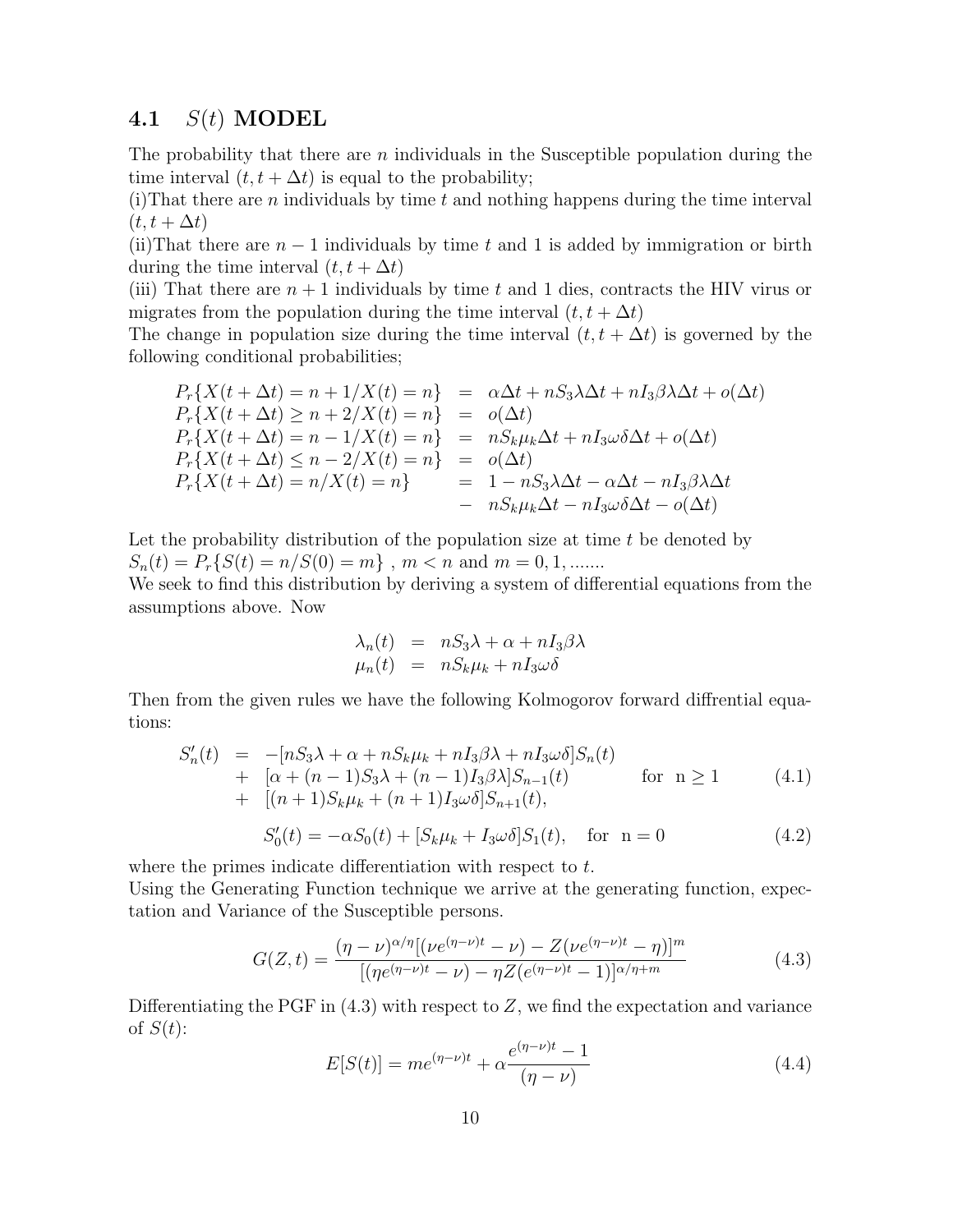and

$$
\delta_S^2 = m(\frac{\eta + \nu}{\eta - \nu})e^{(\eta - \nu)t}[e^{(\eta - \nu)t} - 1] + \alpha \frac{e^{(\eta - \nu)t} - 1}{(\eta - \nu)}.
$$
\n(4.5)

Where  $\eta = ((S_3 \lambda + I_3 \beta \lambda)$  and  $\nu = (S_k \mu_k + I_3 \omega \delta)$ 

#### **4.2** I(t) **MODEL**

The change in population size during the time interval  $(t, t + \Delta t)$  is governed by the following conditional probabilities;

$$
P_r\{X(t + \Delta t) = n + 1/X(t) = n\} = \alpha \Delta t + nI_3(1 - \beta)_a \lambda \Delta t + nI_3 \omega \delta \Delta t + o(\Delta t)
$$
  
\n
$$
P_r\{X(t + \Delta t) \ge n + 2/X(t) = n\} = o(\Delta t)
$$
  
\n
$$
P_r\{X(t + \Delta t) = n - 1/X(t) = n\} = nI_k \mu_k \Delta t + nI_3 \gamma \Delta t + o(\Delta t)
$$
  
\n
$$
P_r\{X(t + \Delta t) \le n - 2/X(t) = n\} = o(\Delta t)
$$
  
\n
$$
P_r\{X(t + \Delta t) = n/X(t) = n\} = 1 - nI_3(1 - \beta)_a \lambda \Delta t - \alpha \Delta t
$$
  
\n
$$
- nI_3 \gamma \Delta t - nS_k \mu_k \Delta t - nI_3 \omega \delta \Delta t
$$

Now

$$
\lambda_n(t) = \alpha + nI_3(1 - \beta)_a \lambda
$$
  

$$
\mu_n(t) = nI_k \mu_k + nI_3 \gamma
$$

Then from the given rules we get the following Kolmogorov forward diffrential equations:

$$
I'_{n}(t) = -[nI_{k}\mu_{k} + \alpha + nI_{3}(1-\beta)_{a}\lambda + nI_{3}\omega\delta + nI_{3}\gamma]I_{n}(t)
$$
  
+ 
$$
[(n-1)I_{3}(1-\beta)_{a}\lambda + (n-1)I_{3}\omega\delta + \alpha]I_{n-1}(t)
$$
 for  $n \ge 1$  (4.6)  
+ 
$$
[(n+1)I_{3}\gamma + (n+1)I_{k}\mu_{k}]I_{n+1}(t),
$$

$$
I_0'(t) = -\alpha I_0(t) + [I_k \mu_k + I_3 \gamma] S_1(t), \quad \text{for} \ \mathbf{n} = 0 \tag{4.7}
$$

Applying the Generating function technique we have:

$$
G(Z,t) = \frac{(\kappa - \rho)^{\alpha/\rho} [\kappa e^{(\rho - \kappa)t} - 1) - Z(\kappa e^{(\rho - \kappa)t} - 1)]}{[(\rho e^{(\rho - \kappa)t} - \kappa - \rho Z(e^{(\rho - \kappa)t} - 1)]^{1 + \alpha/\rho}}
$$
(4.8)

Differentiating the PGF in  $(4.8)$  with respect to Z, we find the expectation and variance of  $S(t)$ :

$$
E[S(t)] = e^{(\rho - \kappa)t} + \alpha \frac{e^{(\rho - \kappa)t} - 1}{(\rho - \kappa)}
$$
\n(4.9)

and

$$
\delta_S^2 = \left(\frac{\rho + \kappa}{\rho - \kappa}\right) e^{(\rho - \kappa)t} \left[e^{(\rho - \kappa)t} - 1\right] + \alpha \frac{e^{(\rho - \kappa)t} - 1}{(\rho - \kappa)}.
$$
\n(4.10)

where  $\rho = ((1 - \beta)_a \lambda + \omega \delta)$  and  $\kappa = (\mu_k + \gamma)$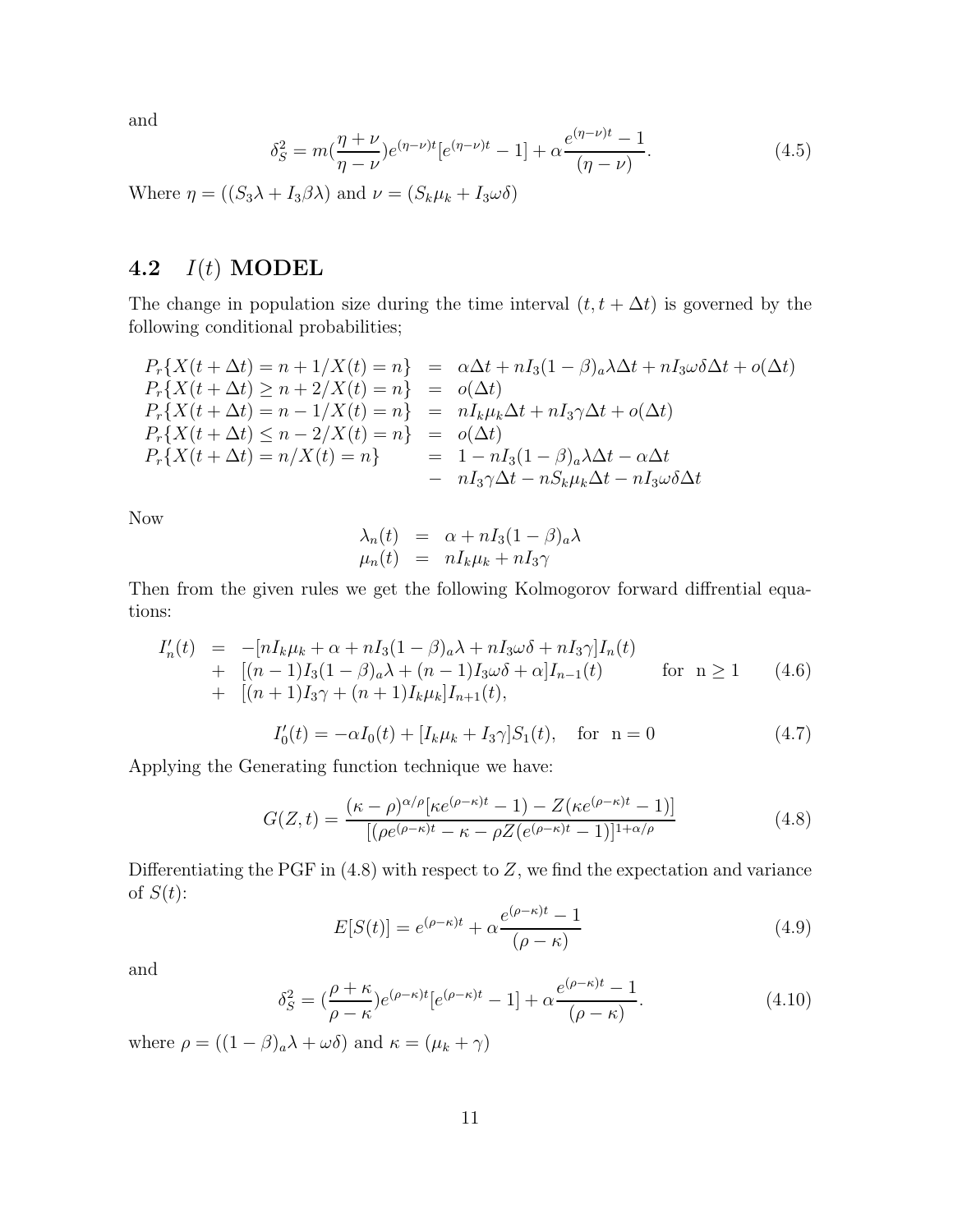#### **4.3** A(t) **Model**

The change in population size during the time interval  $(t, t + \Delta t)$  is governed by the following conditional probabilities;

$$
P_r\{X(t + \Delta t) = n + 1/X(t) = n\} = \alpha \Delta t + nI\gamma \Delta t + o(\Delta t)
$$
  
\n
$$
P_r\{X(t + \Delta t) \ge n + 2/X(t) = n\} = o(\Delta t)
$$
  
\n
$$
P_r\{X(t + \Delta t) = n - 1/X(t) = n\} = nA\mu_k \Delta t + o(\Delta t)
$$
  
\n
$$
P_r\{X(t + \Delta t) \le n - 2/X(t) = n\} = o(\Delta t)
$$
  
\n
$$
P_r\{X(t + \Delta t) = n/X(t) = n\} = 1 - nA\mu_k \Delta t - \alpha \Delta t
$$
  
\n
$$
= nI\gamma \Delta t - o(\Delta t)
$$

Now

$$
\begin{array}{rcl}\n\gamma_n(t) & = & nI\gamma + \alpha \\
\mu_n(t) & = & nA\mu_k\n\end{array}
$$

Then from the given rules we get the following Kolmogorov forward differential equations:

$$
A'_{n}(t) = -[nA\mu_{k} + \alpha + nI\gamma]A_{n}(t) + [\alpha + (n-1)I\gamma]A_{n-1}(t) \quad \text{for } n \ge 1 + A\mu_{k}(n+1)A_{n+1}(t),
$$
\n(4.11)

$$
A'_0(t) = -\alpha A_0(t) + A\mu_k A_1(t), \quad \text{for } n = 0 \tag{4.12}
$$

Where the primes indicate differentiation with respect to  $t$  With the application of GF technique we arrive at:

$$
G(Z,t) = \left(\frac{I\gamma - A\mu}{I\gamma e^{(I\gamma - A\mu)t} - A\mu}\right)^{\alpha/I\gamma} \left[1 - \frac{ZI\gamma(e^{(I\gamma - A\mu)t} - 1)}{I\gamma e^{(I\gamma - A\mu)t} - A\mu}\right]^{-\alpha/I\gamma}
$$
(4.13)

This is a negative binomial distribution, with

$$
p = \left(\frac{I\gamma - A\mu}{I\gamma e^{(I\gamma - A\mu)t} - A\mu}\right)
$$

and

$$
r = \alpha / I \gamma
$$

It is of some interest to consider the limiting form of equation (4.13) when  $I\gamma < A\mu$ and the time  $t$  tends to infinity. The limiting generating function is

$$
G(Z,t) = (1 - I\gamma/A\mu)^{\alpha/I\gamma}(1 - I\gamma Z/A\mu)^{-\alpha/I\gamma}
$$

and so the mean population size for large  $t$  is

$$
\frac{\alpha}{(A\mu - I\gamma)}
$$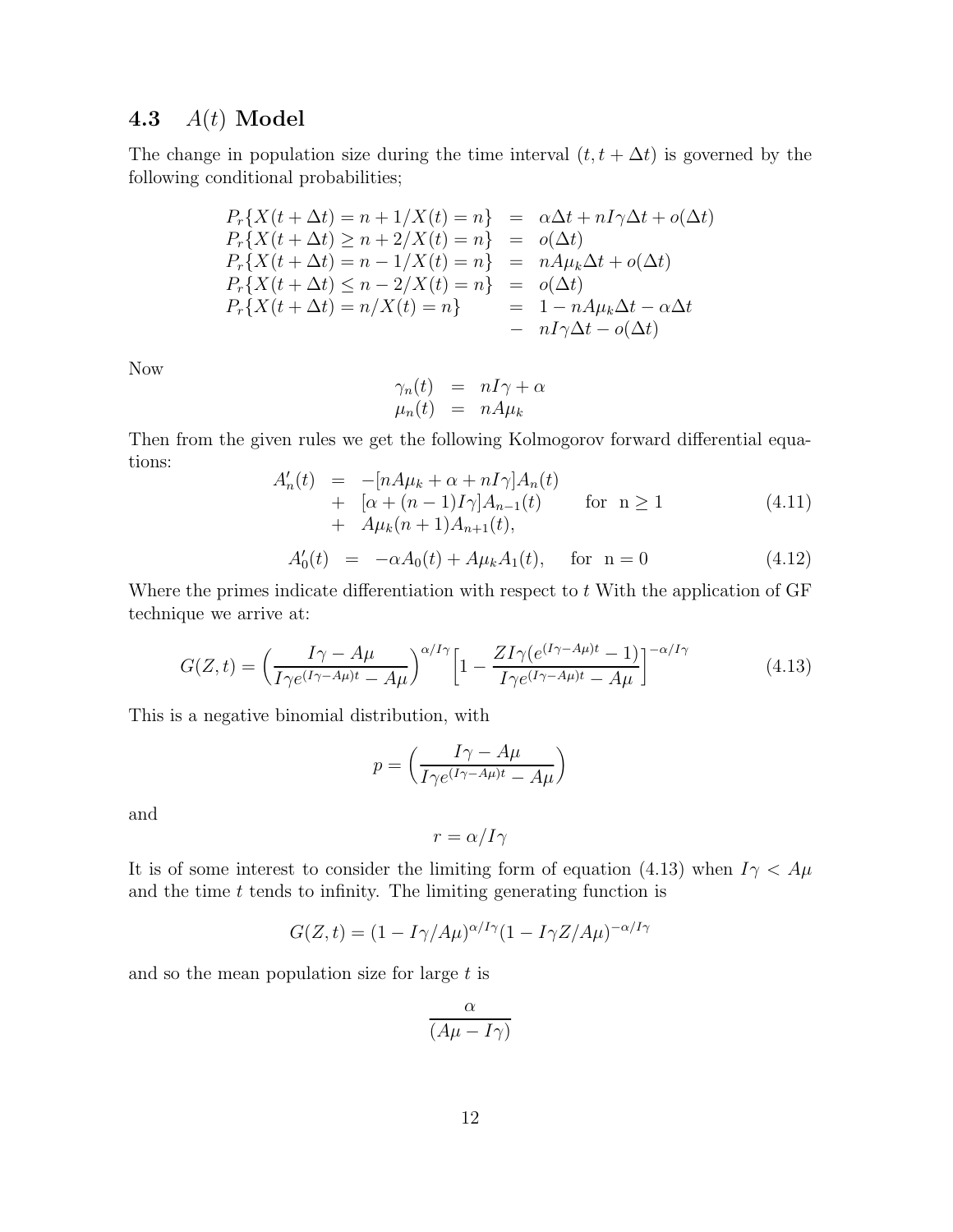This is related to the stable distribution of population which immigration can just maintain against the excess of  $A\mu$  over  $I\gamma$ .

The variance of the population size for large  $t$  is

$$
\frac{\alpha A\mu}{(I\gamma - A\mu)^2}
$$

When  $A\mu = 0$ , (that is, when there are only births and immigration and new infections) it is clear from equation (4.1) that the distribution will still be negative binomial for every finite value of t.

$$
G(Z,t) = I\gamma^{\alpha/I\gamma} \left[1 - Z(1 - e^{-I\gamma t})\right]^{-\alpha/I\gamma}
$$

On the hand, when  $I\gamma = 0$ , (that is, when there is immigration, emigration and HIV infection)where emigration and HIV infection depends on the population, the distribution assumes a Poisson process.

$$
G(Z,t) = e^{\left\{\frac{\alpha}{A\mu}(1 - e^{-A\mu t})(Z-1)\right\}}
$$

When  $t \to \infty$ , it gives

$$
G(Z) = e^{\{\frac{\alpha}{A\mu}(Z-1)\}}
$$

When  $I\gamma = 0, A\mu = 0$  (that is, when there is only immigration), the distribution assumes a Poisson process with parameter  $\alpha t$ .

$$
G(Z, t) = e^{\alpha t (Z - 1)}
$$

# **5 Concluding Remarks**

In this paper, we developed HIV/AIDS epidemic models by using Generating functions (GF). We came up with a conceptual framework which summarizes all the concepts of HIV/AIDS transmission models. Stochastic models based on Mother to child transmission(MTCT), Heterosexual transmission and Combined models were developed. By using the stochastic models formulated, we have also demonstrated how various factors affect the expectations of susceptible and infective persons. It is shown from the combined model that Mother to Child transmission and Heterosexual models are special cases of the Combined model. However, in the process of achieving our goals, some problems were encountered; based on the initial condition, it was found that when the initial condition is assumed to be zero (0), in the case of AIDS case, most of the models showed that the Generating function is one (1), this area need further investigation.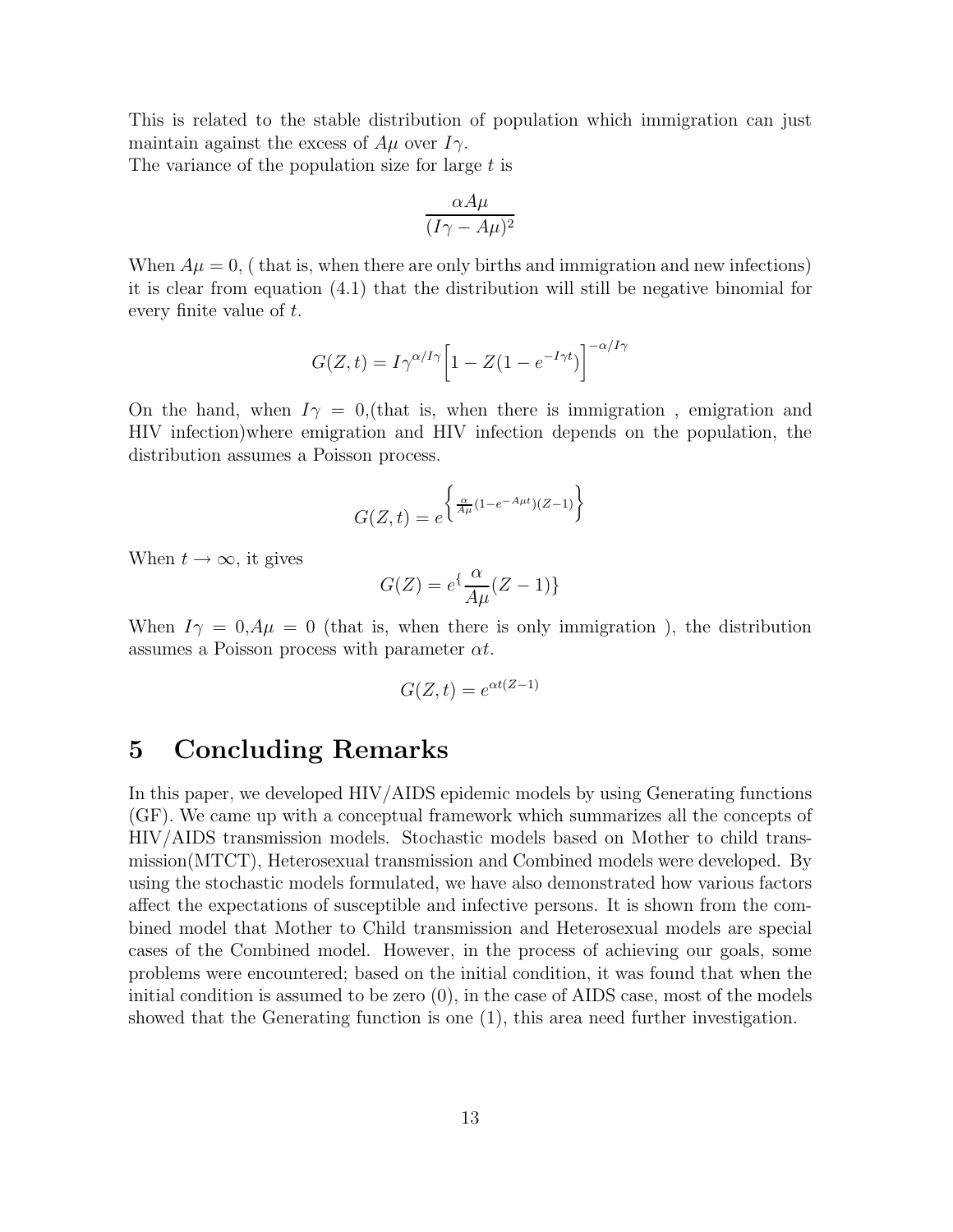# **References**

- [1] Anderson, R.M. and May, R.M. (1991): Infectious Diseases of Humans: Dynamics and Control. Oxford University Press, Oxford, UK.
- [2] Anderson, R.M. and May, R.M. (1987): "Transmission dynamics of HIV infection", Nature 326, 137-142
- [3] Anderson, R.M. , May, R.M. and McLean, A.R. (1988): "Possible demographic consequences of HIV/AIDS epidemics in developing countries", Nature 332,228- 234
- [4] Anderson, R.M. , May, R.M.,Medley, G.F. and Johnson, A.M. (1986): "A preliminary study of the transmission dynamics of the immunodeficiency virus (HIV)", the causative agent of AID IMA Journal of Mathematics Applied in Medicine and Biology 3, 229-263
- [5] Anderson, Roy. (1992): "The transmission dynamics of sexually transmitted diseases": The behavor components **pp 23-48** in sexual Behavor and networking: Antropological and socio-cultural studies on the transmission of HIV.
- [6] Austin, D.J. and Anderson, R.M. (1999): "Studies of antibiotic resistance within the patient, hospitals and the community using simple mathematical models", Phil. Trans. R. Soc. Lond. 354, 721-738.
- [7] Bailey(1975): Mathematics for infectious diseases
- [8] Bartlett, M.S. (1960): Stochastic Population Models in Ecology and Epidemiology. Methuen, London, UK.
- [9] Becker, N.G. (1989): "Analysis of Infectious Disease Data". Chapman and Hall, London.
- [10] Chiang, C.L. (1980): An introduction to stochastic processes  $2^{nd}$  edition, Krieger, Newyork.
- [11] Hethcote,W.H.(1989): A model for HIV transmission and AIDS. University of Iowa, Iowa City, IA 52242, USA.
- [12] Luboobi L.S.(1991): Mathematical models for the dynamics of the AIDS epidemic, in Biometry for Development pp. 76-83, ICIPE Science Press, Nairobi.
- [13] Luboobi L.S.(1994): A three Age-group model for HIV/AIDS epidemic and Effects of medical /social interventions"Mathematical Computational Modeling, **19**, 91- 105.
- [14] Muench, H. (1959): "Catalytic Models in Epidemiology". Harvard University Press, Cambridge, USA.